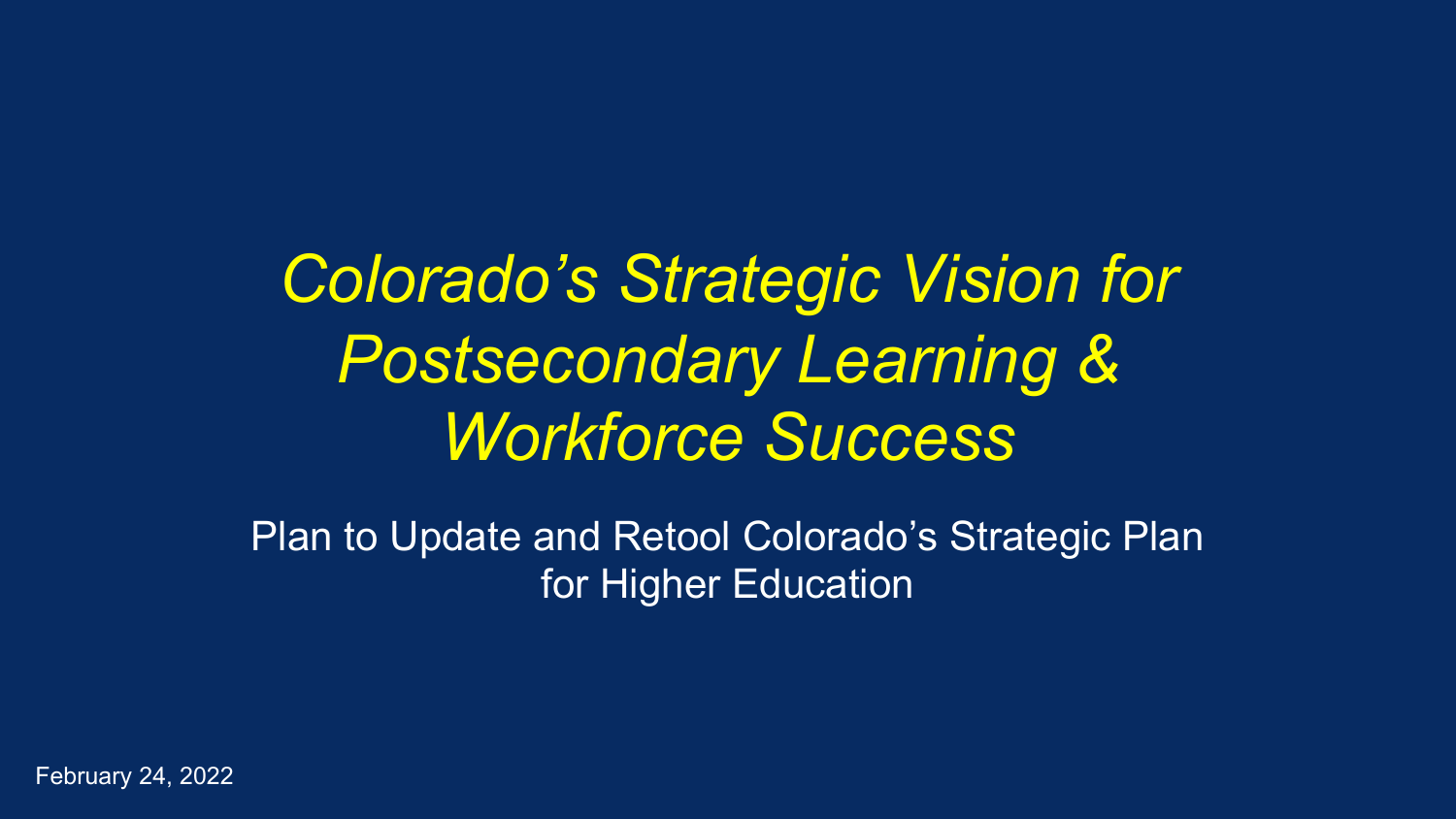## **CCHE Statutory Authority**

C.R.S. 23-1-108 Duties and powers of the commission with regard to system-wide planning:

(1) The commission, after consultation with the governing boards of institutions and as a part of the master planning process, shall have the authority to:

(a) Establish a policy-based and continuing systemwide planning, programming, and coordination process to affect the best use of available resources; and

(b) Establish such academic and vocational education planning as may be necessary to accomplish and sustain systemwide goals of high quality, access, diversity, efficiency, and accountability. Such planning shall include identification by each governing board of programs of excellence at institutions under their control and plans for enhancement and improvement for those programs.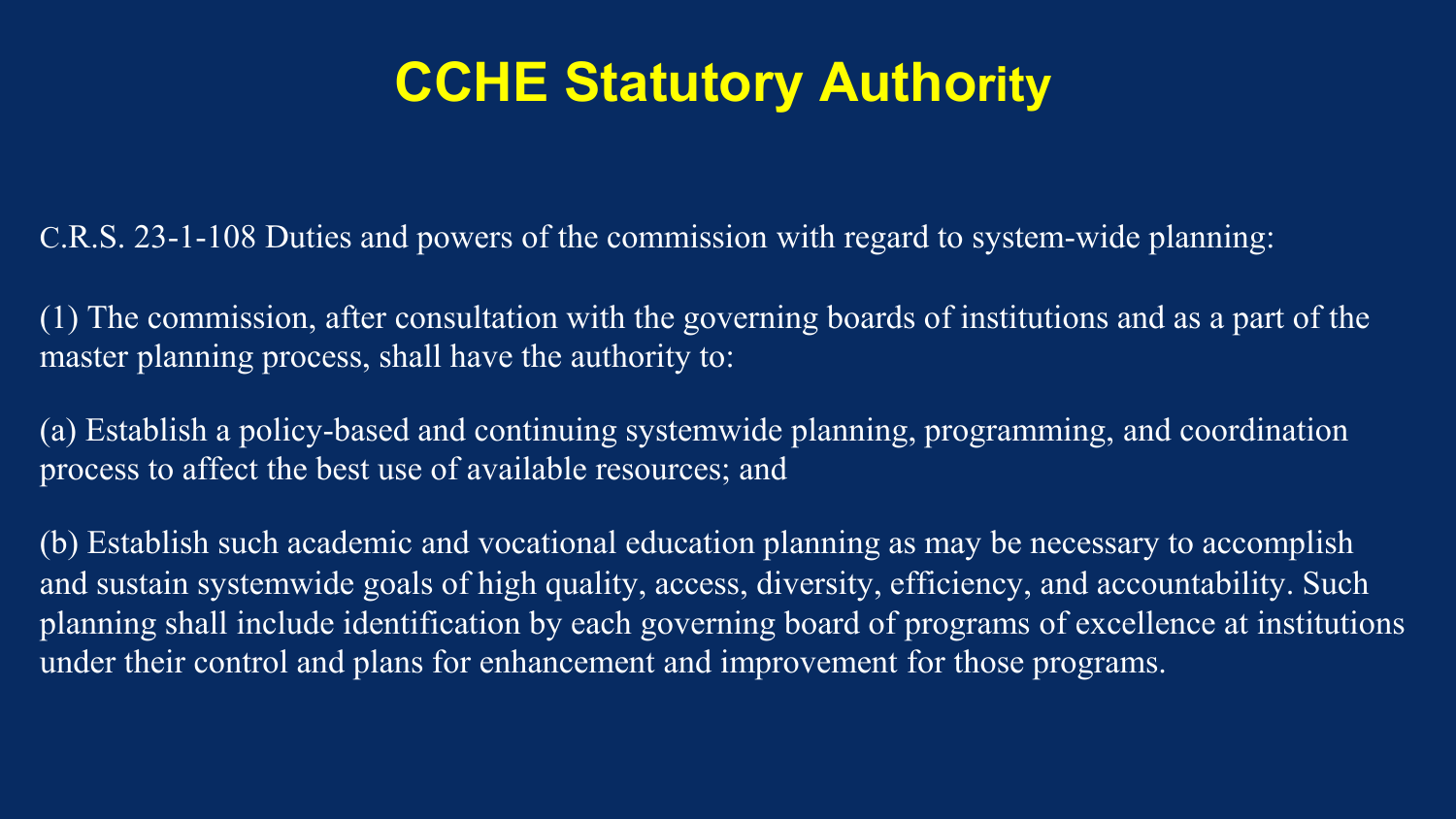### **What is the Statewide Strategic Plan?**

- **A Guiding Vision:** Encourages alignment around key statewide goals and metrics
- **A Policy Framework:** Provides a vision and blueprint for the Commission's policy actions and institutions' approaches.
- **A Commitment:** Makes a commitment to pursue policies that are learner-centered and will make Colorado's postsecondary ecosystem the best it can be.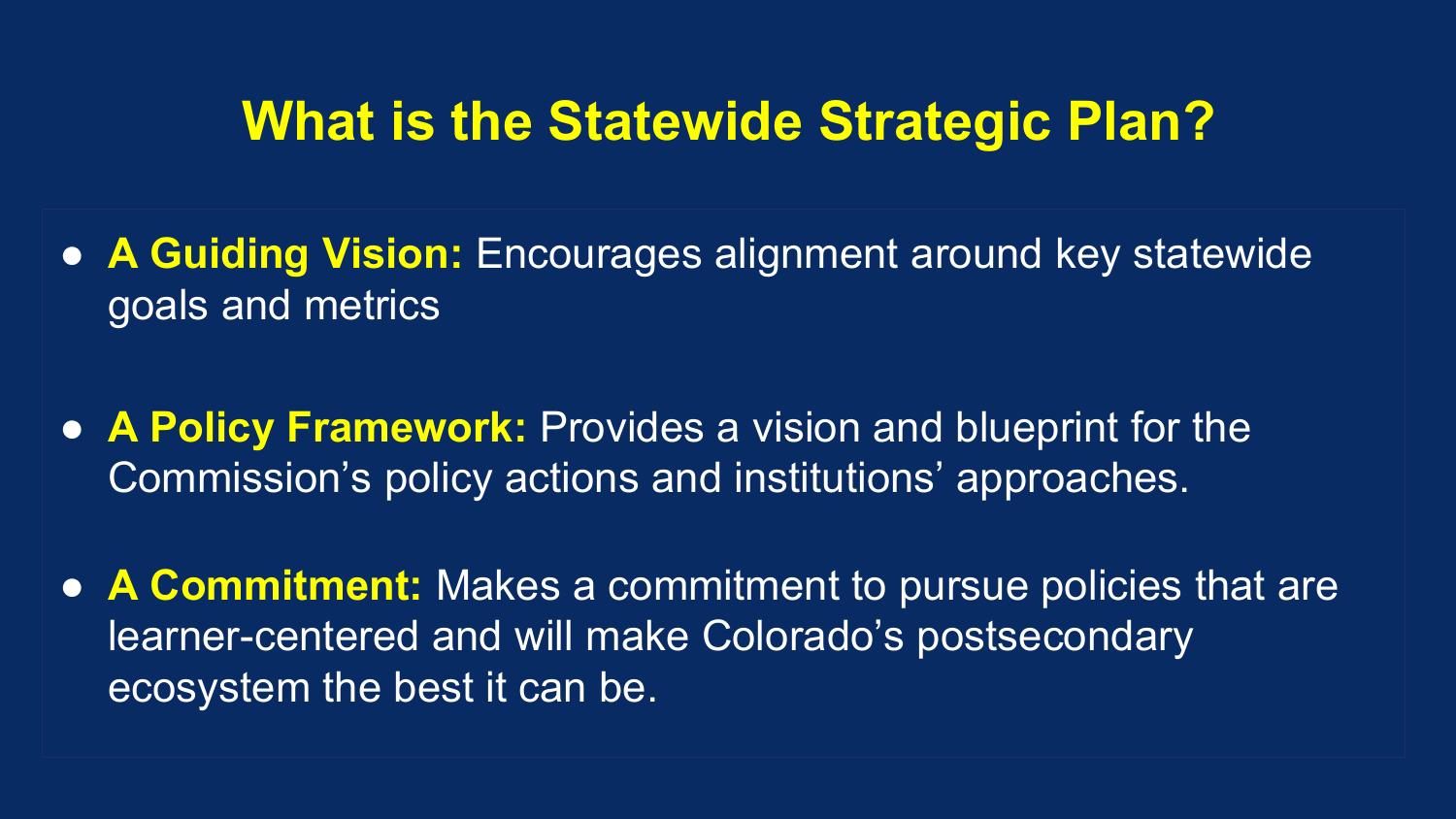### **Recent CCHE Strategic Plans**

### *Colorado Competes:*

*A Completion Agenda for Higher Education*

#### **2012 Strategic Goals:**

**Increase Attainment**: Increase attainment by at least 1,000 new certificates and degrees each year.

**Improve Student Success**: Improve student success through better outcomes in basic skills education, enhanced student support services and reduced average time to credential.

**Reduce Gaps**: Enhance access to ensure that the system reflects the changing demographics of the state while reducing attainment gaps among students from underserved communities.

**Restore Fiscal Balance**: Develop resources that will allow public institutions of higher education to meet projected enrollment demands while promoting affordability, accessibility and efficiency.

### *Colorado Rises:*

*Advancing Education and Talent Development*

#### **2017 Strategic Goals:**

**Increase Credential Completion**: Increase completions by 9,200 per year on top of natural growth.

**Erase Equity Gaps**: Increase annual credential completion, certificate completion, and high-demand credential completion by minority and lowincome students.

**Improve Student Success**: Increase persistence and retention and decrease time to degree.

**Invest in Affordability and Innovation**: To promote affordability and increased attainment, increase public investment in student success, decrease average undergraduate federal student debt, and increase innovation.

#### **66% by 2025**

Both strategic plans set an attainment goal to increase the percent of adult Coloradans who hold a high-quality postsecondary credential to 66% by 2025.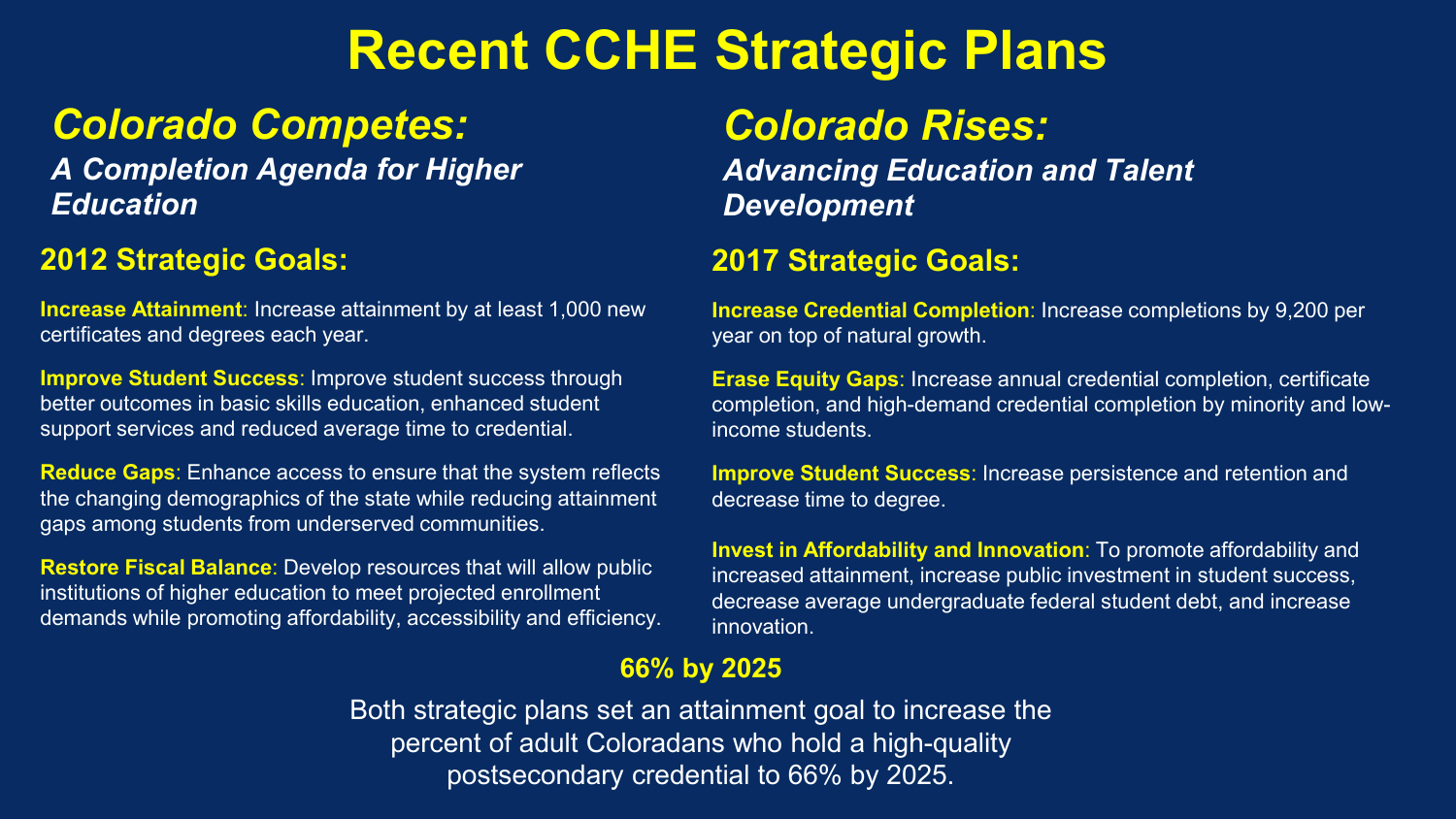# **2022 Strategic Plan Working Assumptions**

Content Related Assumptions:

- Ensure that the report a) creates a shared, actionable vision for postsecondary success for Colorado, b) enumerates the key drivers of progress toward that vision which are within the span of control of stakeholders, and c) evolves historic measures to better tell the story of outcomes for Colorado learners.
- Focus on student success/outcomes and recognize the changing demographic profile of Colorado postsecondary learners.
- Build upon previous CCHE Strategic Plan efforts (*CO Competes* and *CO Rises)* but remain open to exploring the needs of Colorado's learners in the changing economic context and the post-COVID economy.
- Incorporate the vision and spirit of the 1330 *Student Success & Workforce Revitalization Report.* Specifically, the Working Group will rely on the policy frame developed through the extensive 1330 public process as a launching point for its vision/objectives conversation.

Process Related Assumptions:

- Act boldly, laser focus on students first, and measure actionable outcomes.
- Create and empower a Working Group of CCHE members to develop the process, components, and discussion drafts for more comprehensive discussion and feedback with CCHE and other stakeholders.
- Conduct a fast paced, dynamic process in order to complete the report by Fall of 2022 in an open, transparent manner.
- Work collaboratively with key stakeholders including Colorado's IHE ecosystem and its members, business, and other regional community leaders. Identify and appoint key "Stakeholder Leads" who assist the working group in seeking and fielding public comment and input.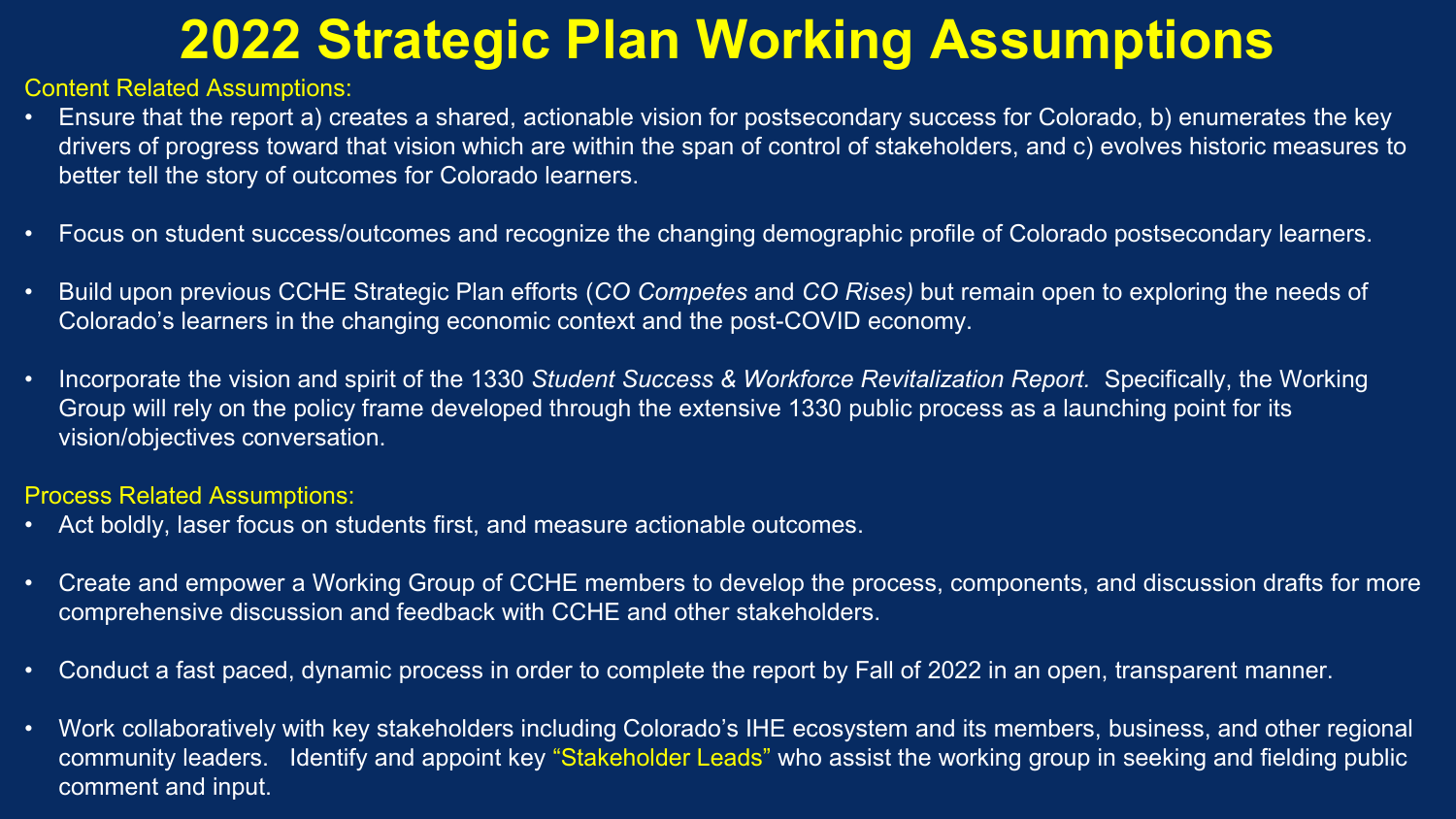### **2022 CHE Strategic Plan Working Group**

**The Working Group will drive the process and serve as a liaison between the full Commission, the Department, institutions and stakeholders.** 

#### **Commissioners:**

Berrick Abramson Sarah Hughes Josh Scott Eric Tucker Jim Wilson

#### **Policy Expertise & Technical Assistance from CCHE:**

Dr. Angie Paccione Dr. Ben Boggs Dr. Kim Poast Dr. Chris Rasmussen Michael Vente

**Consultant/Writer:** Inta Morris

**Will outline stakeholder process, feedback circles, and opportunities for national and local best practise in later slides.**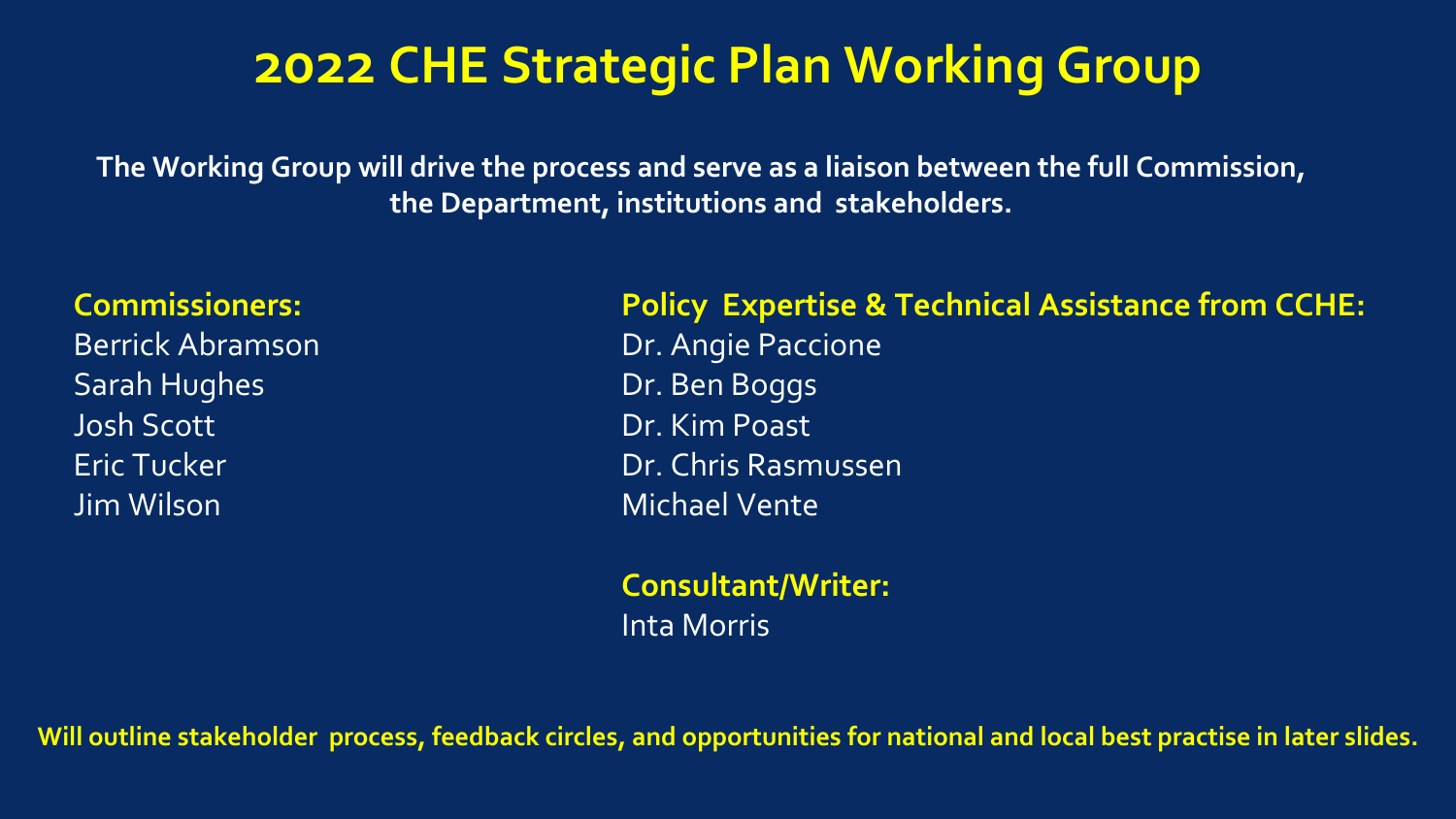# **Key Areas of Focus & Evolution from Past Plans**

#### **Attainment, Credential Completion - What Next?**

The past decade has seen most states adopt a statewide attainment goal. These goals fail to take into account in-migration, out-migration and other factors outside of the institutions' – and the state's – control.

● What is the evolving best practice for measuring statewide progress of postsecondary learner success?

#### **Outputs vs. Outcomes**

Higher education historically measured enrollment; in the last decade, we moved on to retention and completion.

• Is it time to move to workforce success, career success, and other post-graduation metrics?

#### **Driving Innovation and Progress amidst Challenging and Quickly Evolving Economy**

COVID, unpredictable budget cycles, changing student demographics, and rapidly evolving business needs are reshaping postsecondary education in America. How we retool and rethink will determine student success and long term vitality of our campuses.

● How do we set stretch goals and realistic expectations simultaneously?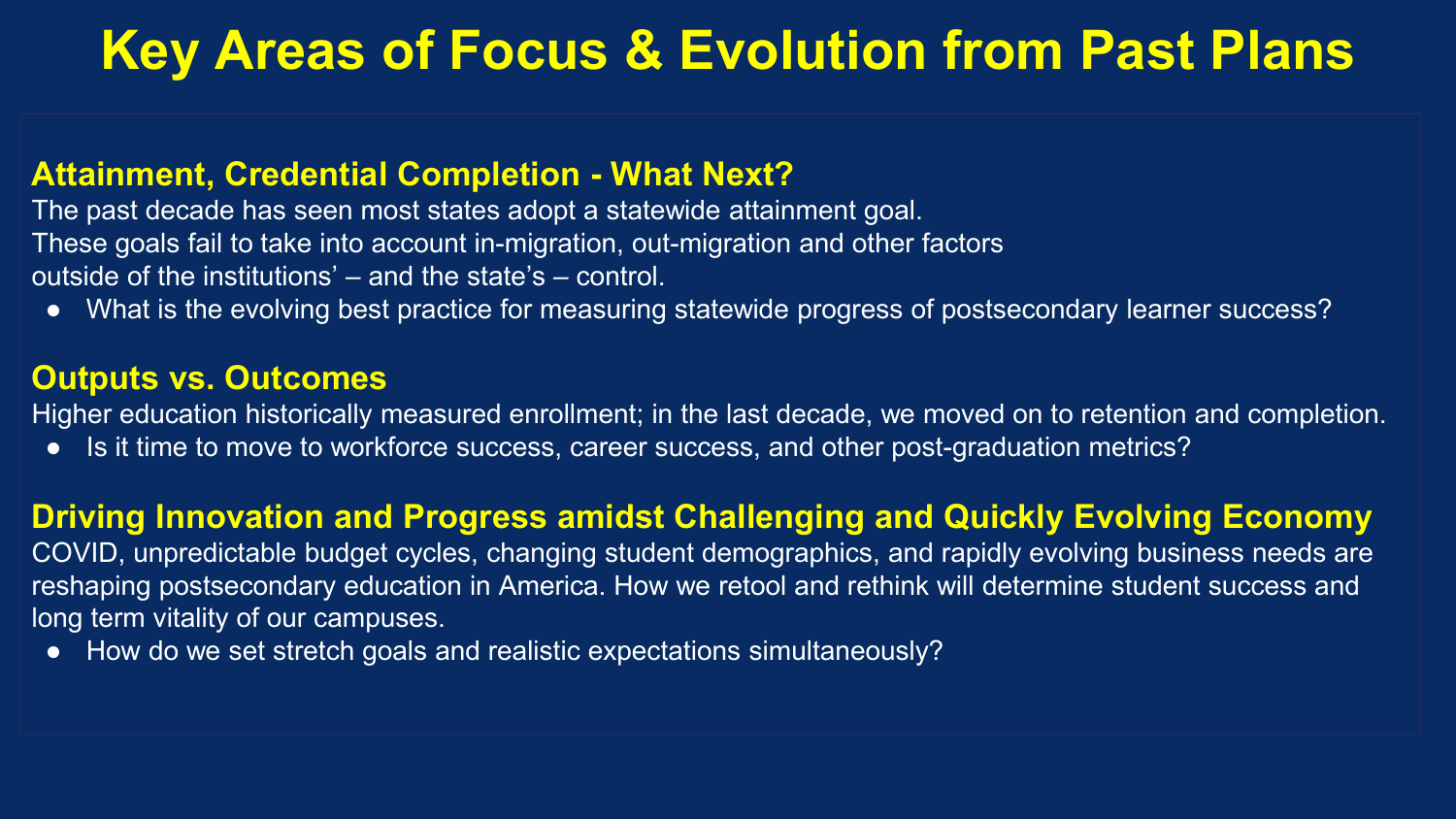### **CCHE Strategic Plan Development Process**



what are the key inputs?

Note: *The Working Group intends to lean heavily on the policy frame outlined in the 1330 Report which benefited from six months of extensive public process/input. See pages 12 –15 in the 1330 [report.](https://highered.colorado.gov/Publications/Reports/Legislative/1330/2021_SSWR_Task_Force_Report.pdf)*

mean? What would make it the

best?

*The Working Group will seek stakeholder feedback throughout this process: monthly CCHE meetings, existing CDHE stakeholder tables (CEOs, CFOs, CFAC, Academic, etc), other stakeholder circles (business, civic, legislative) via* 

*email, and other public forums.*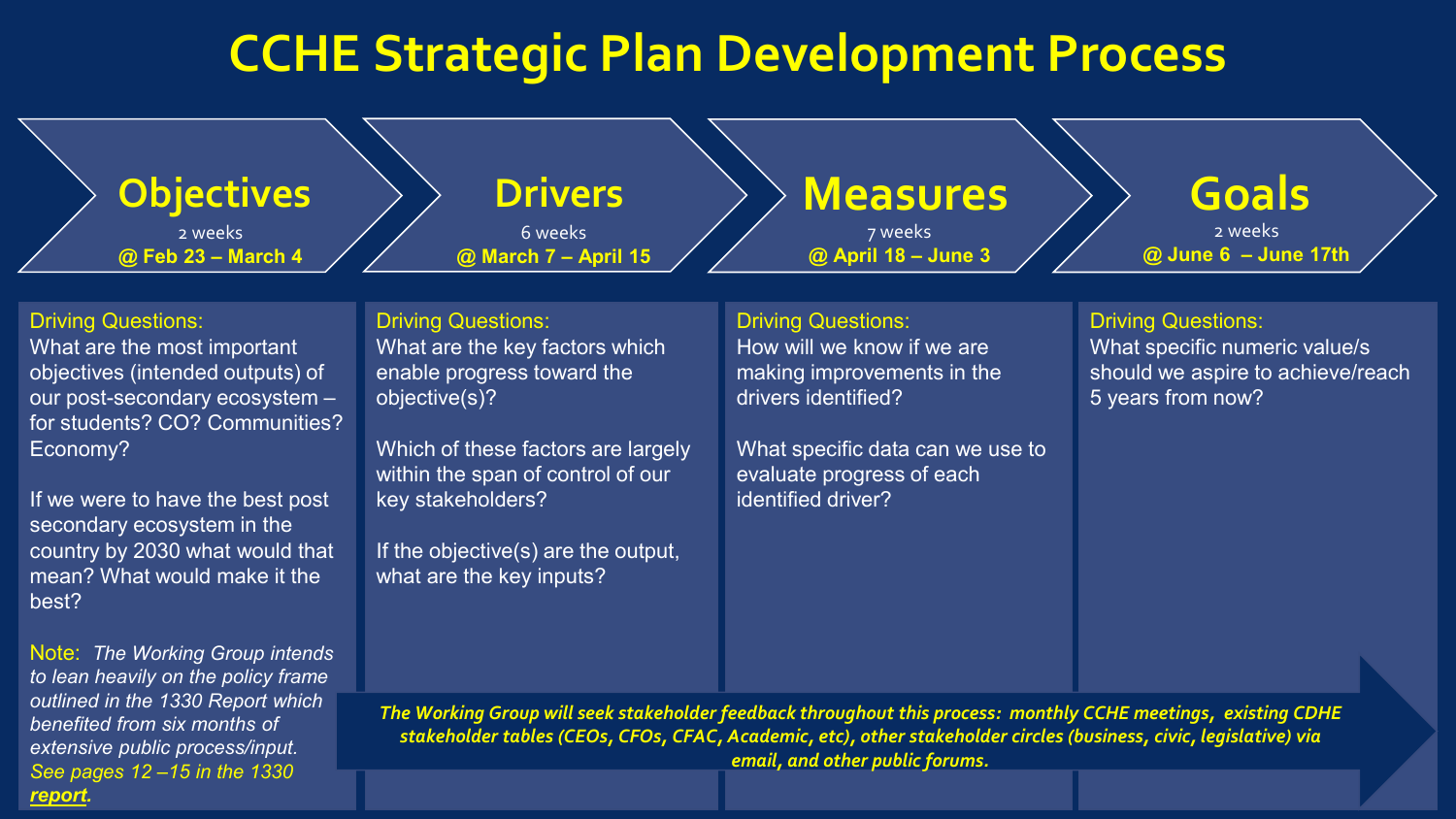### **CCHE Strategic Plan Drafting Process**

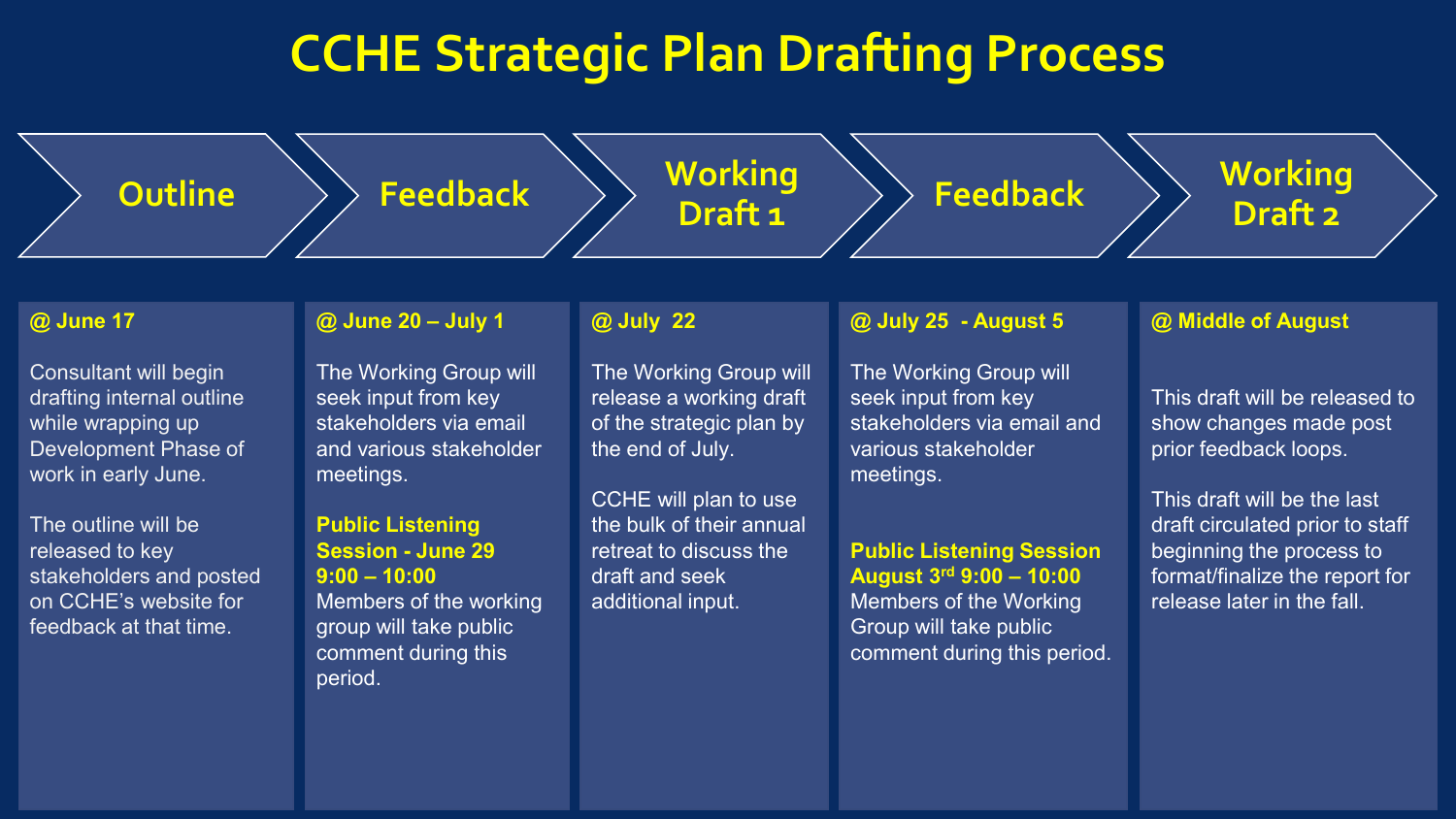### **Designated Stakeholder Leads / Points of Contact**

The working group intends to rely on trusted partners and allies to help seek, gather, and organize feedback from their counterparts. Below we outline a few of those key **Stakeholder Leads** already identified. Individual working group members will also continue to seek and welcome feedback directly:

| <b>Stakeholders:</b>                                                                                                 | <b>Designated Contacts:</b>                                                    |
|----------------------------------------------------------------------------------------------------------------------|--------------------------------------------------------------------------------|
| <b>IHE Presidents:</b>                                                                                               | Dr. Andy Feinstein, University of Northern Colorado                            |
| <b>Governing Boards:</b>                                                                                             | Elaine Berman, Colorado Trustee Network                                        |
| <b>IHE CFOs:</b>                                                                                                     | Brad Baca, Western Colorado University and CCHE Advisory member                |
| <b>IHE Faculty:</b>                                                                                                  | Dr. Melinda Piket-May, CU Boulder and CCHE Faculty Advisor                     |
| <b>IHE Academic Counsel:</b>                                                                                         | Dr. Chris Rasmussen, CDHE Senior Director of Academic Pathways and Innovation  |
| Diversity & Equity:                                                                                                  | Dr. Roberto Montoya, CDHE Chief Educational Equity Officer,                    |
| Student Voice:                                                                                                       | Daniel Casillas, CCHE Student Advisor                                          |
| People with Disabilities:                                                                                            | Carl Einhaus, CDHE Senior Director of Student Success and P20 Alignment        |
| COSI:                                                                                                                | Tim Fry, COSI Board Chair                                                      |
| <b>Business and Corporate:</b>                                                                                       | Scott Laband, Colorado Succeeds and Debbie Brown, Colorado Business Roundtable |
| Workforce:                                                                                                           | Lee Wheeler-Berliner, Colorado Workforce Development Council                   |
| $K-12$ :                                                                                                             | Rebecca Holmes, CEI and Jen Walmer, DFER                                       |
| <b>Elected Officials:</b>                                                                                            | Sarah Hughes and Jim Wilson, CCHE Commissioners                                |
| All stakeholders are also welcome to email the following address to share their comments, concerns, and suggestions: |                                                                                |
| <b>CCHEStrategicplan@gmail.com</b>                                                                                   |                                                                                |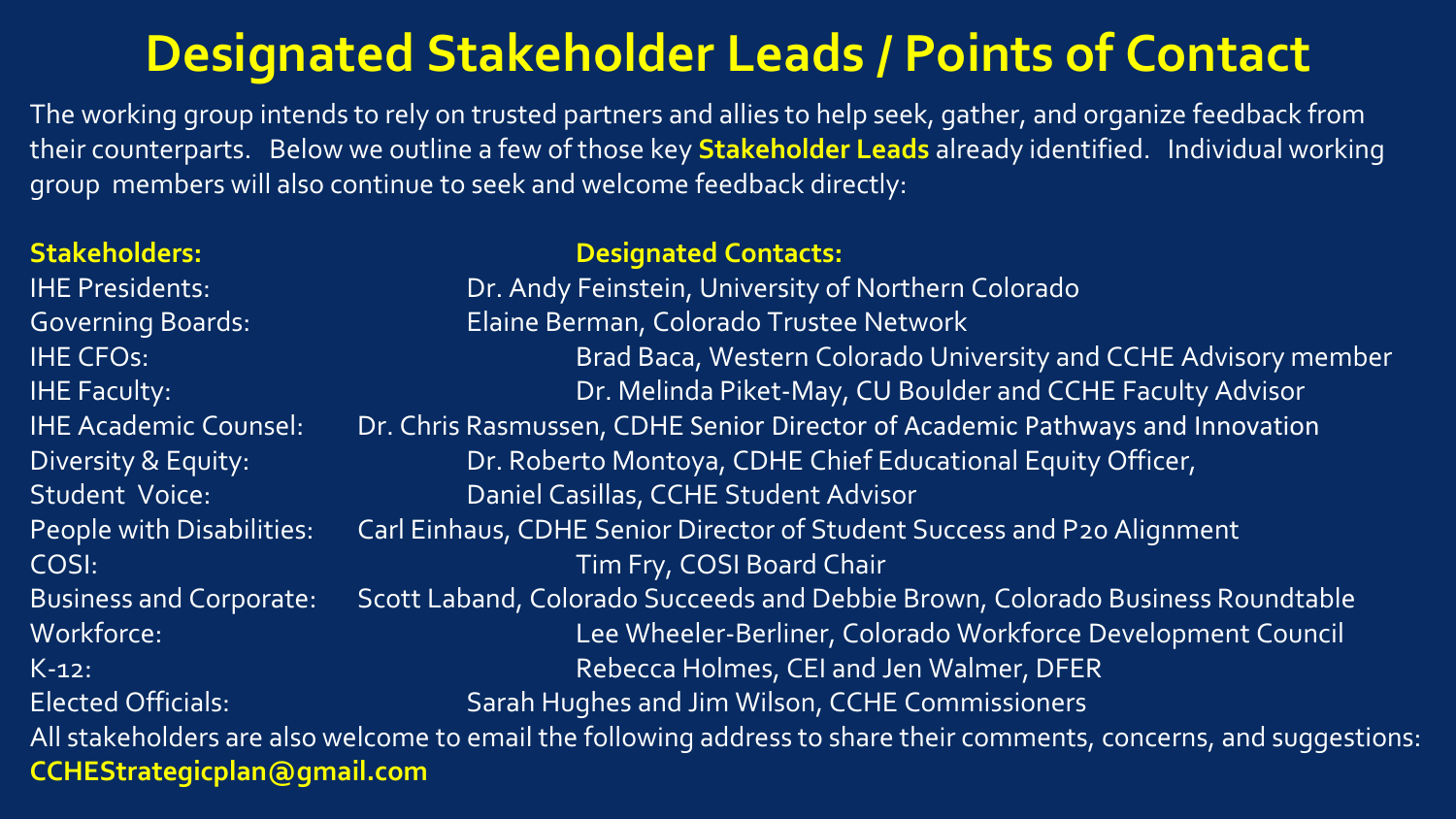# **CCHE Strategic Plan Key Dates**

#### **Regularly Scheduled CCHE Meetings:**

At each meeting, components of the strategic plan/process will be highlighted, discussed, and feedback sought.

- Feb 24 (Annual Trustee Training)
- March 4
- April 1
- May 6
- June 2
- July 28 29 (CCHE Retreat)

*See CCHE website for agendas, materials, and zoom links in advance of each meeting.*

#### **Strategic Plan Working Group Meetings:**

The Strategic Plan Working Group will plan to meet weekly for no more than one hour. Meeting materials and links will be posted in advance on the CCHE website.

#### **Proposed Weekly Meeting Time:**

Wednesdays 10:30 - 11:30 am February  $16th$  – August  $31^{st}$ \*\*If the meeting time is not needed on any given week, it will be canceled.

#### **Ongoing Proactive Feedback Loop:**

Working Group members and CDHE staff will plan to attend other monthly meetings of both internal stakeholder groups as well as key external stakeholder groups to seek feedback and update groups on progress of strategic plan development.

#### **Public Comment:**

See slide 6 for additional tentative public comment dates. Also please note all CCHE monthly meetings offer public comment opportunities.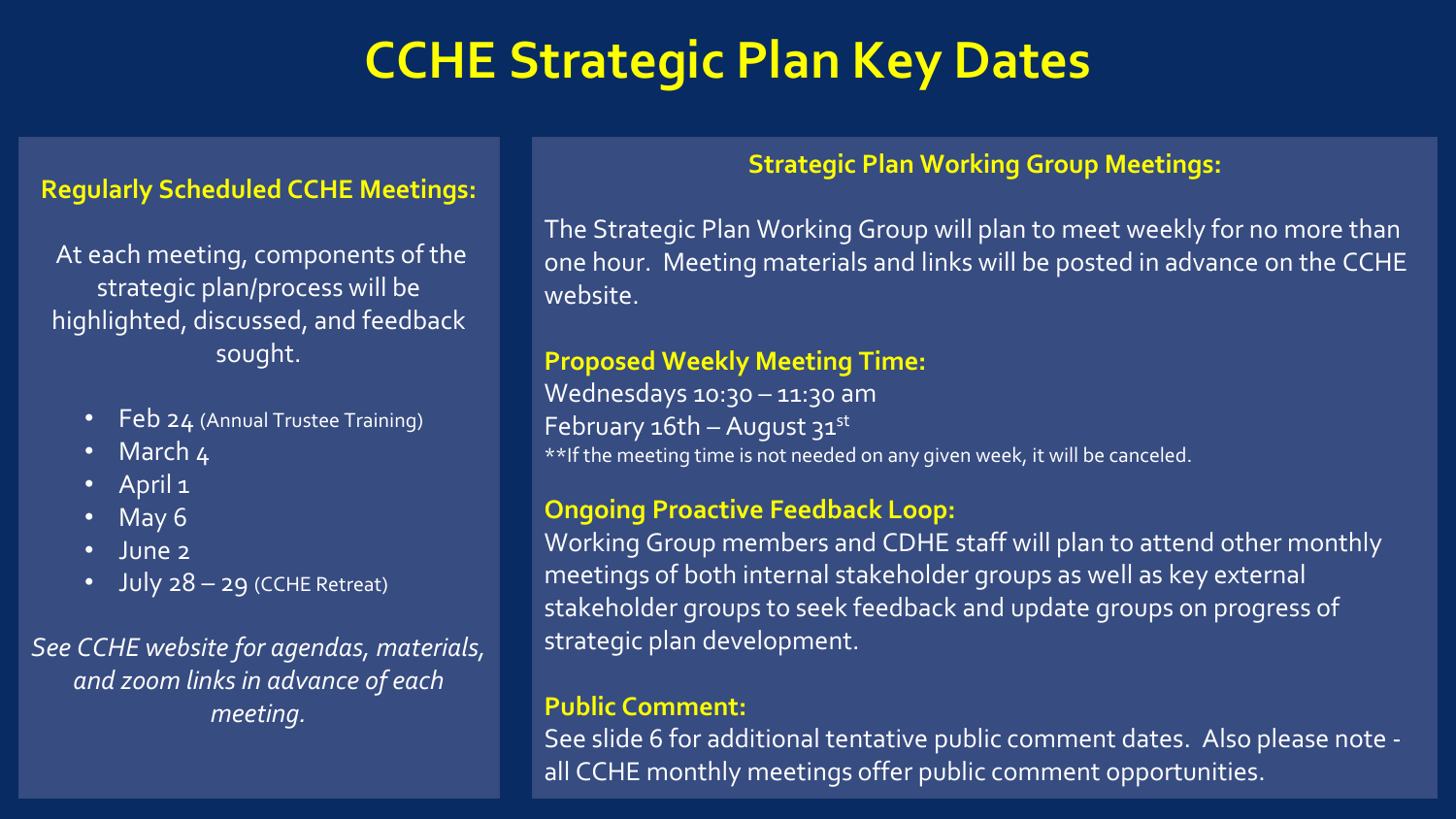### **Learning Session on Key Performance Metrics**

**The Strategic Plan Working Group is hosting a learning session on** *national performance metric trends/best practices* **to inform our work, benefit from the expertise of national policy makers, and help build a community of practice among CCHE/CDHE, IHE leaders, governing board trustees, and civic and business leaders.**

### **March 17, 2022**

**8:oo - 9:00 am Mountain Time Remote Learning Session**

### **Panelists will include experts from:**

*The Lumina Foundation Guild Education Third Way Postsecondary Value Commission Career Karma*

### **Invitations will go out shortly**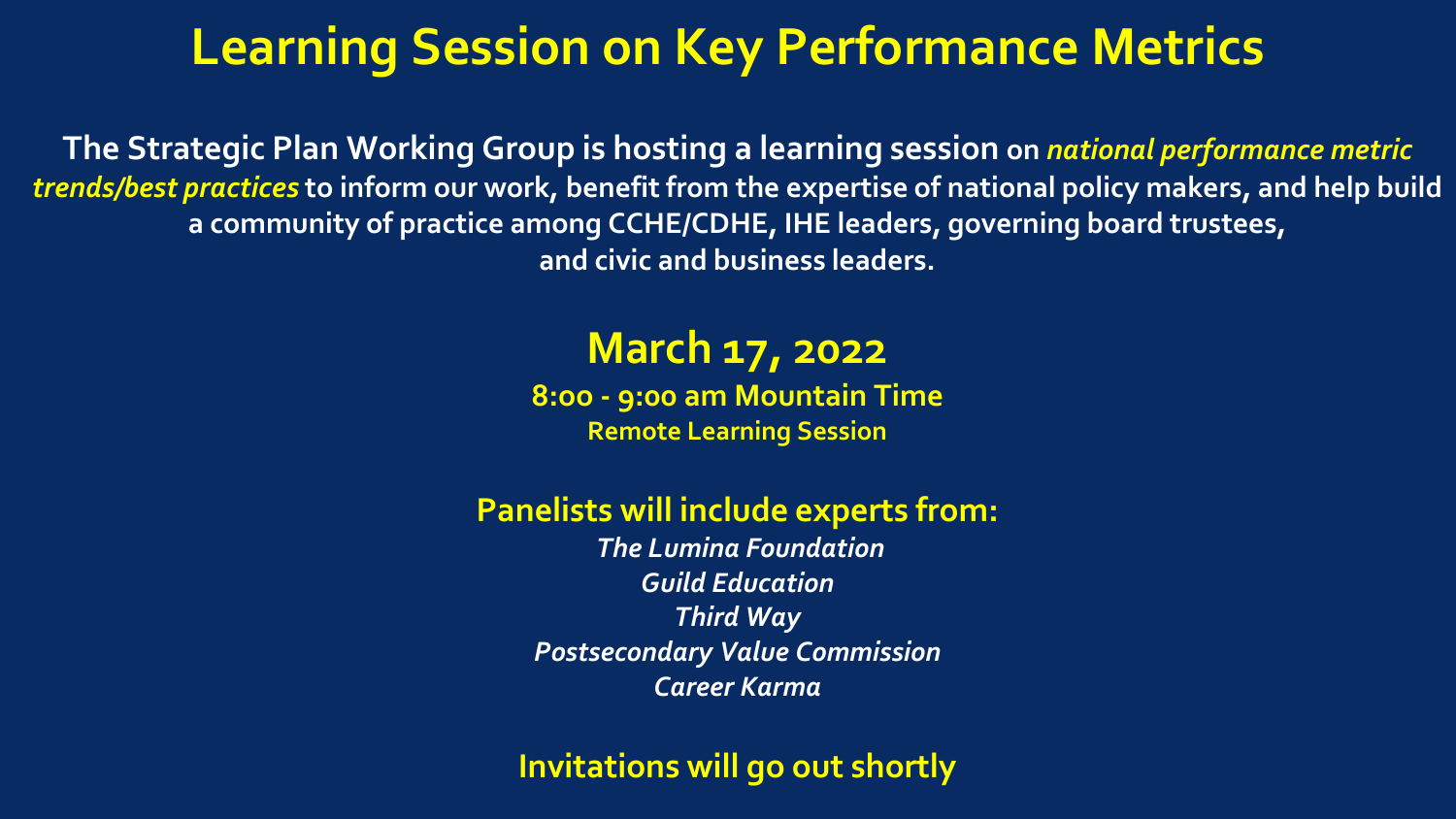# **Questions/Comments?**

*(Before we head into Breakout Discussion)*